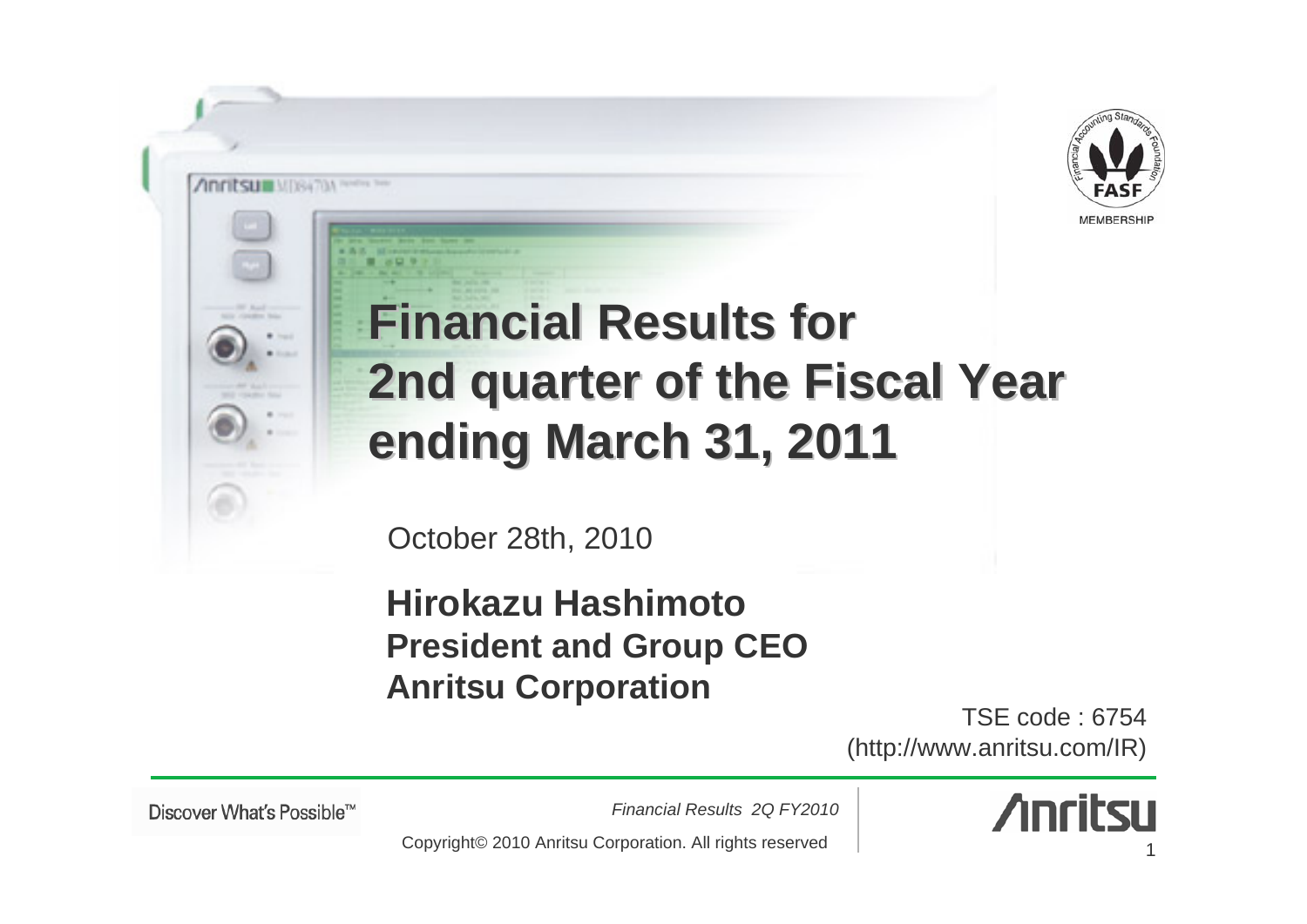**All information contained in this release which pertains to the current plans, estimates, strategies and beliefs of Anritsu Corporation (hereafter "Anritsu") that is not historical fact shall be considered forwardlooking statements of future business results or other forward-looking projections pertinent to the business of Anritsu. Implicit in reliance on these and all future projections is the unavoidable risk, caused by the existence of uncertainties about future events, that any and all suggested projections may not, come to pass. Forward-looking statements include but are not limited to those using words such as "believe", "expect", "plans", "strategy", "prospects", "forecast", "estimate", "project", "anticipate", "may" or "might" and words of similar meaning in connection with a discussion of future operations or financial performance.**

**Actual business results are the outcome of a number of unknown variables and may substantially differ from the figures projected herein.**

**Factors which may affect the actual business results include but are not limited to the economic situation in the geographic areas in which Anritsu conducts business, including but not limited to, Japan, Americas, Asia, and Europe, changes in actual demand for Anritsu products and services, increases or decreases in the competitive nature of markets in which Anritsu sells products or buys supplies, changing aptitudes at providing services, and exchange rates.**

**You also should not place reliance on any obligation of Anritsu to update or revise any forward-looking statements, whether as a result of new information, future events or otherwise. Anritsu disclaims any such obligation.** 

Discover What's Possible™

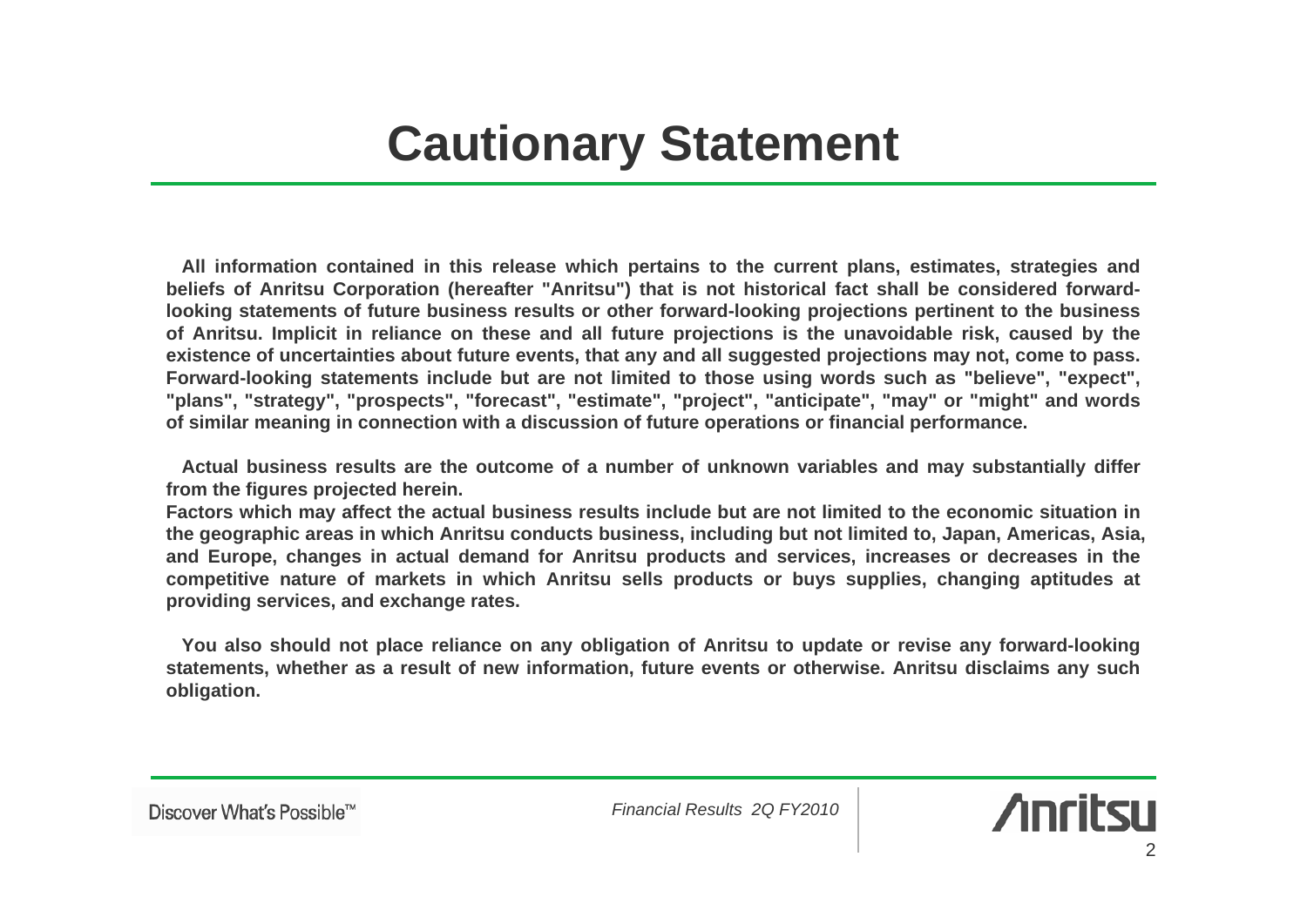### **Agenda**

**Z** Our business lines and respective segments

#### **Summary**

- **Consolidated performance review of 2Q ended September 30th, 2010**
- **Z** Outlook of full year of fiscal year ending **March, 2011**
- **Progress of mid term business plan**

Discover What's Possible™

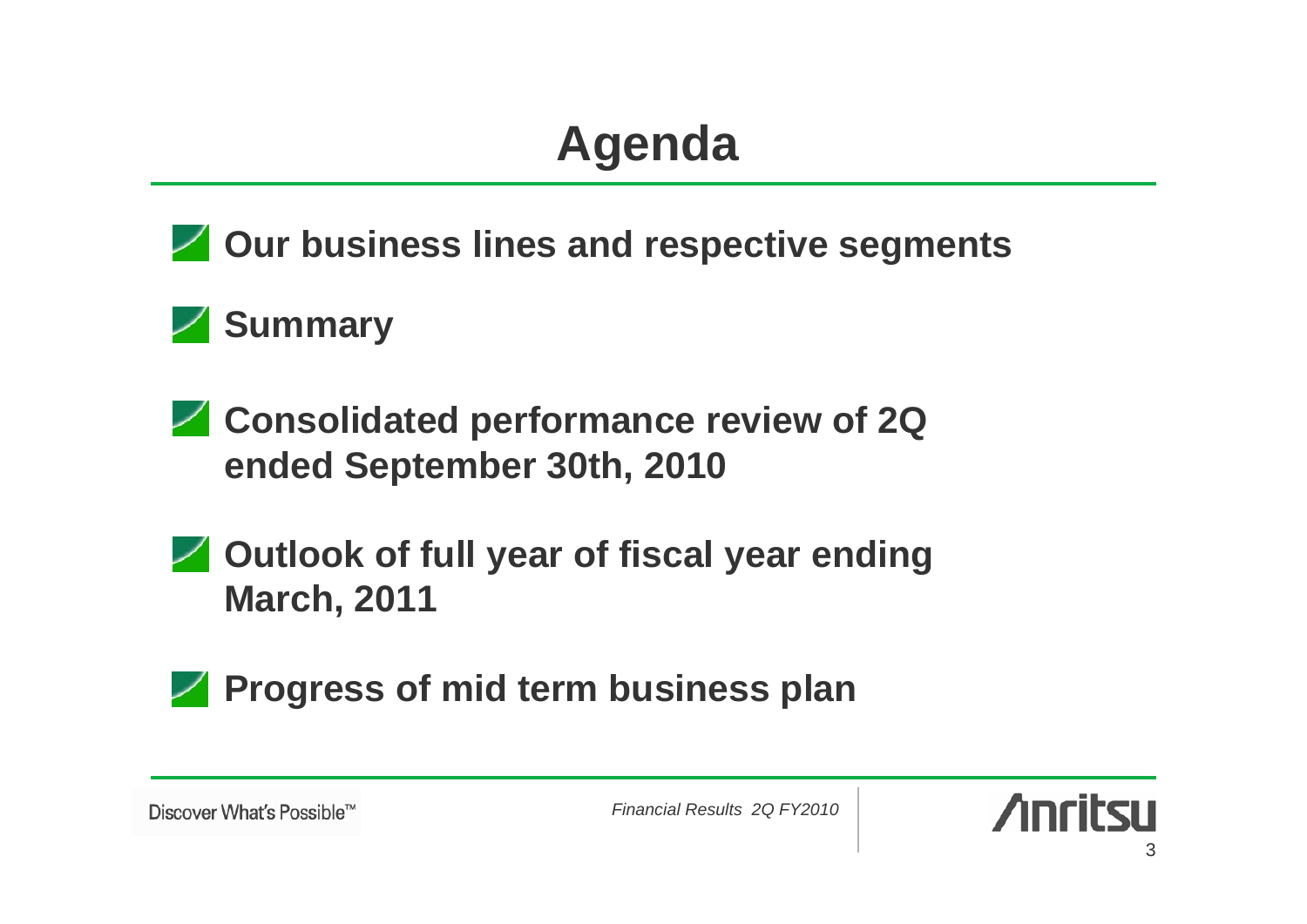#### **Our business lines and respective segments**

| <b>Segment</b>                        |                               | <b>Sub segment</b>     | <b>Main business</b>                                                                                                                                                                                   |                          |                      |  |
|---------------------------------------|-------------------------------|------------------------|--------------------------------------------------------------------------------------------------------------------------------------------------------------------------------------------------------|--------------------------|----------------------|--|
|                                       | T&M                           | <b>Mobile</b>          | R&D and manufacturing tester for 3G and LTE.                                                                                                                                                           |                          |                      |  |
|                                       |                               | Network Infrastructure | Testers to verify optical/digital/IP networks or its<br>equipment.<br>Handheld tester for wireless infrastructures.<br>Wireless/VoIP network monitoring software packages<br>and related services etc. |                          |                      |  |
|                                       |                               | <b>Electronics</b>     | Testers for general electronics components and<br>emerging wireless technologies                                                                                                                       |                          |                      |  |
|                                       | Information and communication |                        | Video image distribution system, communication<br>equipment, IP switches and related systems                                                                                                           |                          |                      |  |
|                                       | Industrial automation         |                        | Weigher and detectors of foreign material for food and<br>pharmaceutical industry                                                                                                                      |                          |                      |  |
|                                       | <b>Others</b>                 |                        | Precision measurement business, optical devices                                                                                                                                                        |                          |                      |  |
| <b>FY2009 Net Sales</b><br>T&M<br>66% |                               |                        | Info.<br>7%                                                                                                                                                                                            | <b>Industrial</b><br>16% | <b>Others</b><br>11% |  |

Discover What's Possible™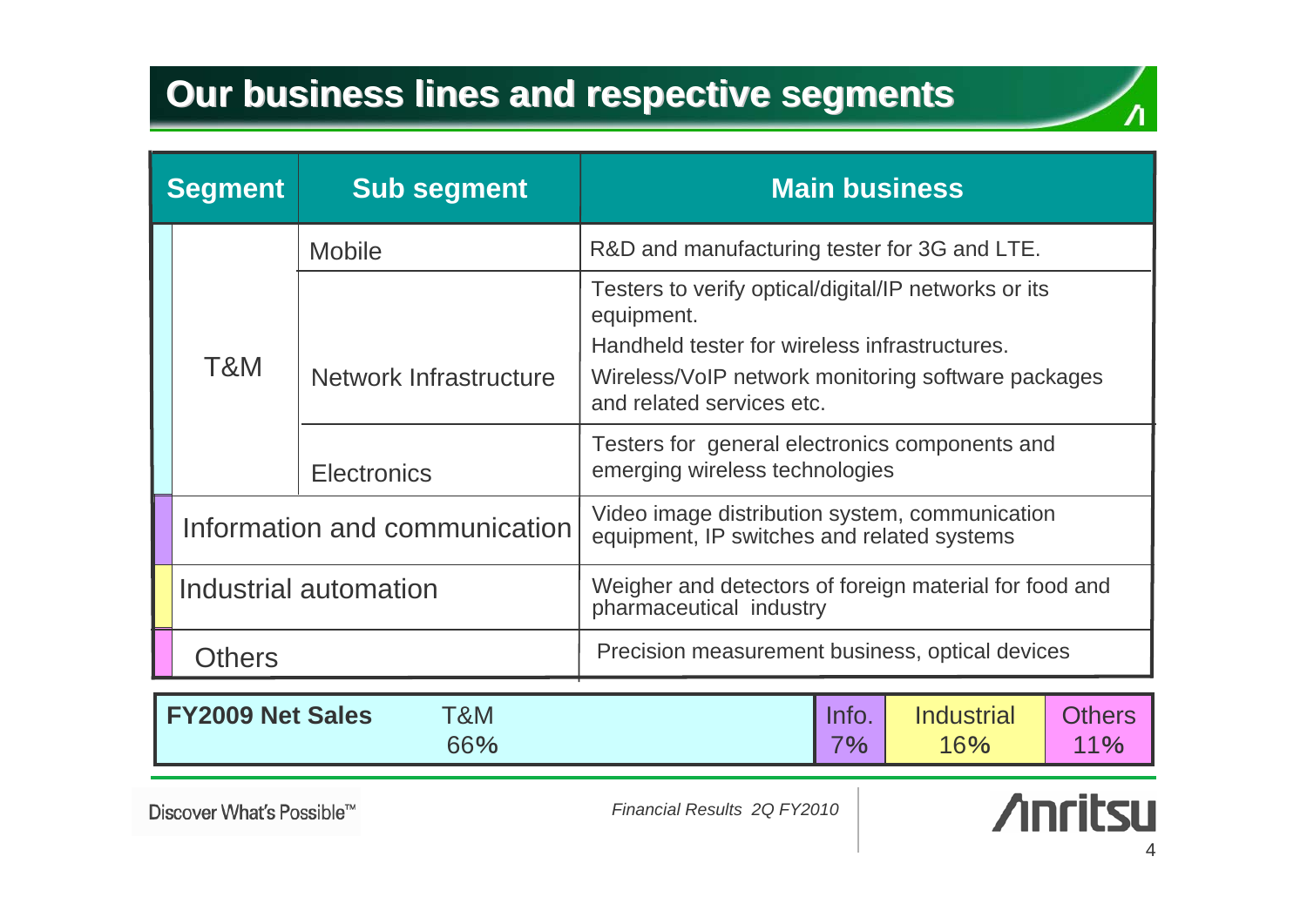#### **Financial results of 1H FY2010 (Consolidated) Financial results of 1H FY2010 (Consolidated)**

#### 8% increase in net sales,

and operating income marked a sharp recovery

Unit: Billion Yen

|                                  | <b>1H FY2009</b><br>(Apr. to Sep.) | <b>1H FY2010</b><br>(Apr. to Sep.) | YoY   | <b>YoY</b> (%) |
|----------------------------------|------------------------------------|------------------------------------|-------|----------------|
| <b>Order Intake</b>              | 36.2                               | 35.9                               | (0.3) | $-1%$          |
| <b>Net Sales</b>                 | 33.8                               | 36.6                               | 2.8   | 8%             |
| <b>Operating Income (loss)</b>   | 0.9                                | 2.8                                | 1.9   | 209%           |
| <b>Ordinary Income (loss)</b>    | 0.1                                | 1.8                                | 1.7   |                |
| Income(loss) before income taxes | 0.4                                | 1.7                                | 1.3   | 298%           |
| Net Income (loss)                | (0.1)                              | 1.0                                | 1.1   |                |
| <b>Free Cash Flow</b>            | 4.1                                | 7.0                                | 2.9   | 71%            |

Note : Numbers are rounded off in each column

Discover What's Possible™

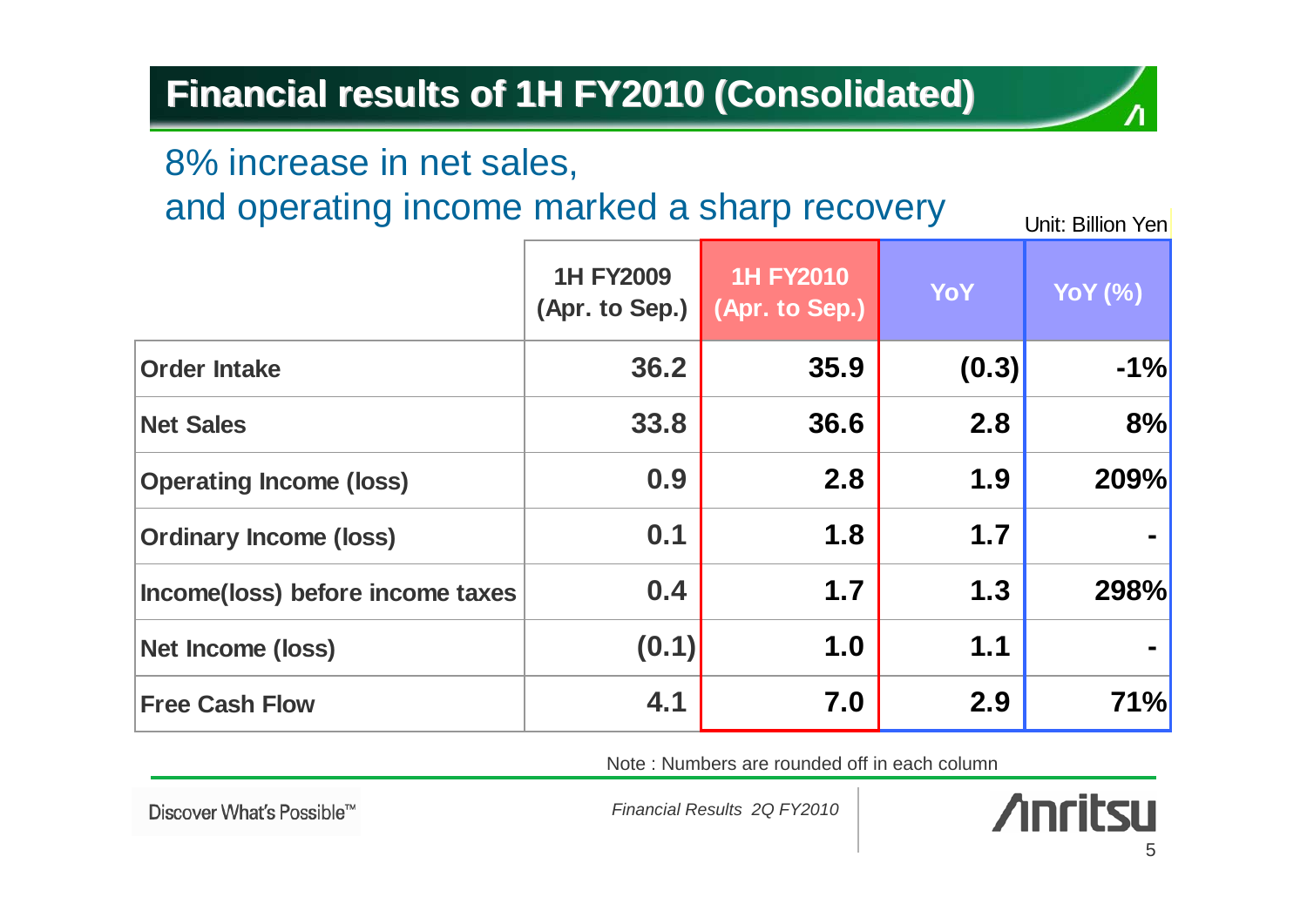#### **Overall business conditions Overall business conditions**



#### Driven by the LTE-related business.

#### North American and Asia markets showed solid performances.

|  | The LTE business: The demand of T&M for development is strong,<br>Test &<br>because customers are investing in LTE development ahead of<br><b>Measurement</b><br>schedule.<br>(T&M)<br>A development base office was established in Romania. |                                                                                                   |  |  |
|--|----------------------------------------------------------------------------------------------------------------------------------------------------------------------------------------------------------------------------------------------|---------------------------------------------------------------------------------------------------|--|--|
|  | Information &<br><b>Communications</b>                                                                                                                                                                                                       | Although public investment is slack, solutions for private sector cover<br>this business.         |  |  |
|  | <b>Industrial</b><br><b>Automation</b>                                                                                                                                                                                                       | Food inspection business is firm in ASEAN and North America.                                      |  |  |
|  | <b>Others</b>                                                                                                                                                                                                                                | Demand for optical devices due to popularization of broadband waned<br>during the second quarter. |  |  |

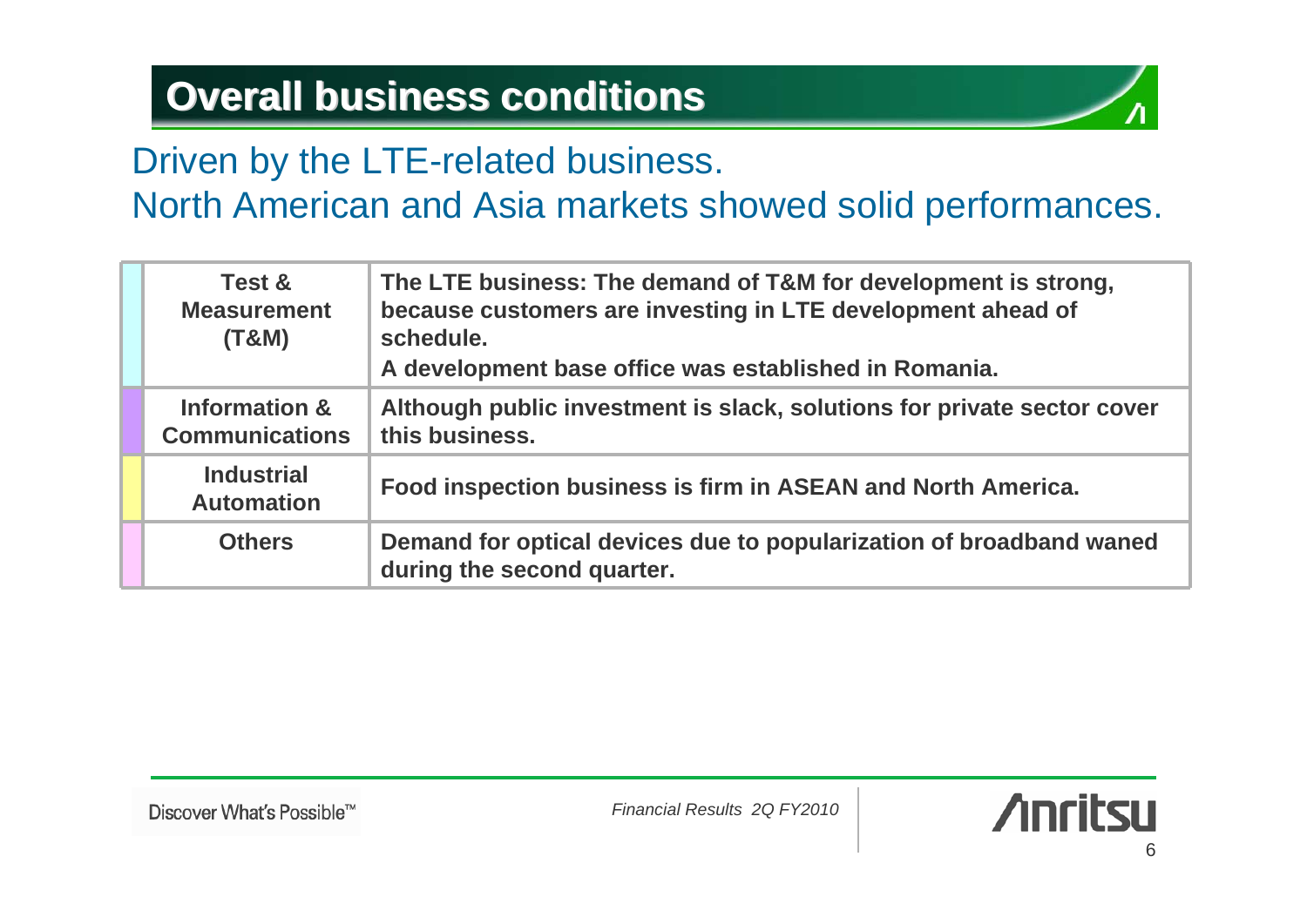#### **Orders by business segment Orders by business segment**



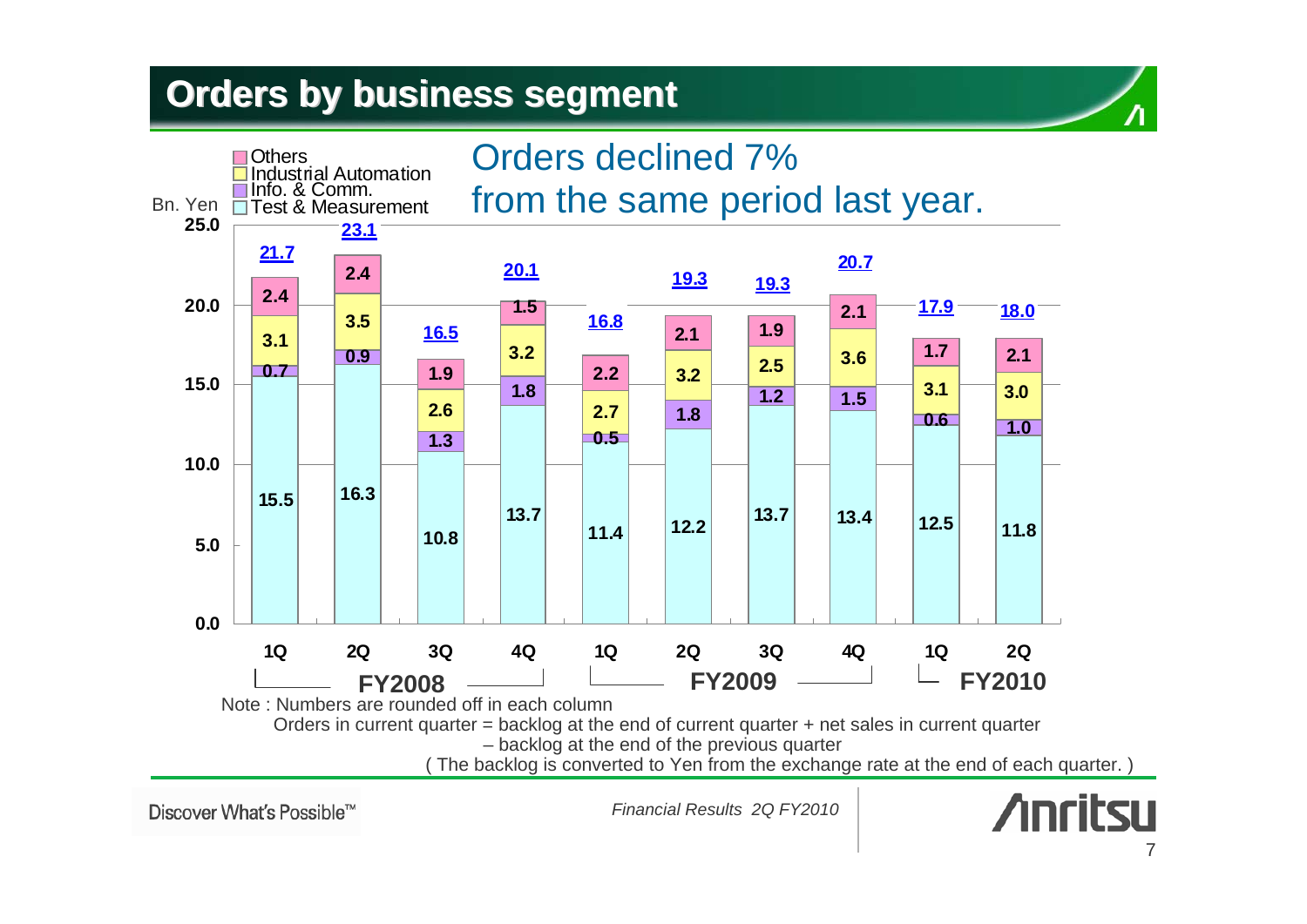#### **Earnings by business segment Earnings by business segment**

#### Op. Income for T&M rose sharply,

Other Op. Incomes was almost flat from the previous year.

|                                        |              | <b>1H FY2009</b><br>(Apr. to Sep.) (Apr. to Sep.) | <b>1H FY2010</b> | YoY   | <b>YoY</b> (%) |
|----------------------------------------|--------------|---------------------------------------------------|------------------|-------|----------------|
| Test &<br><b>Measurement</b>           | <b>Sales</b> | 23.0                                              | 25.3             | 2.3   | 10%            |
|                                        | Op. Income   | 0.3                                               | 2.2              | 1.9   | 713%           |
| Info. & Comm.                          | <b>Sales</b> | 1.1                                               | 1.0              | (0.1) | $-7%$          |
|                                        | Op. Income   | (0.7)                                             | (0.6)            | 0.1   |                |
| <b>Industrial</b><br><b>Automation</b> | <b>Sales</b> | 5.8                                               | 6.3              | 0.5   | 8%             |
|                                        | Op. Income   | 0.3                                               | 0.4              | 0.1   | 34%            |
| <b>Service &amp;</b><br><b>Others</b>  | <b>Sales</b> | 3.8                                               | 4.0              | 0.2   | 6%             |
|                                        | Op. Income   | 1.0                                               | 0.8              | (0.2) | $-22%$         |
| <b>Total</b>                           | <b>Sales</b> | 33.8                                              | 36.6             | 2.8   | 8%             |
|                                        | Op. Income   | 0.9                                               | 2.8              | 1.9   | 209%           |

Unit: Billion Yen

Note : Numbers are rounded off in each column

Discover What's Possible™

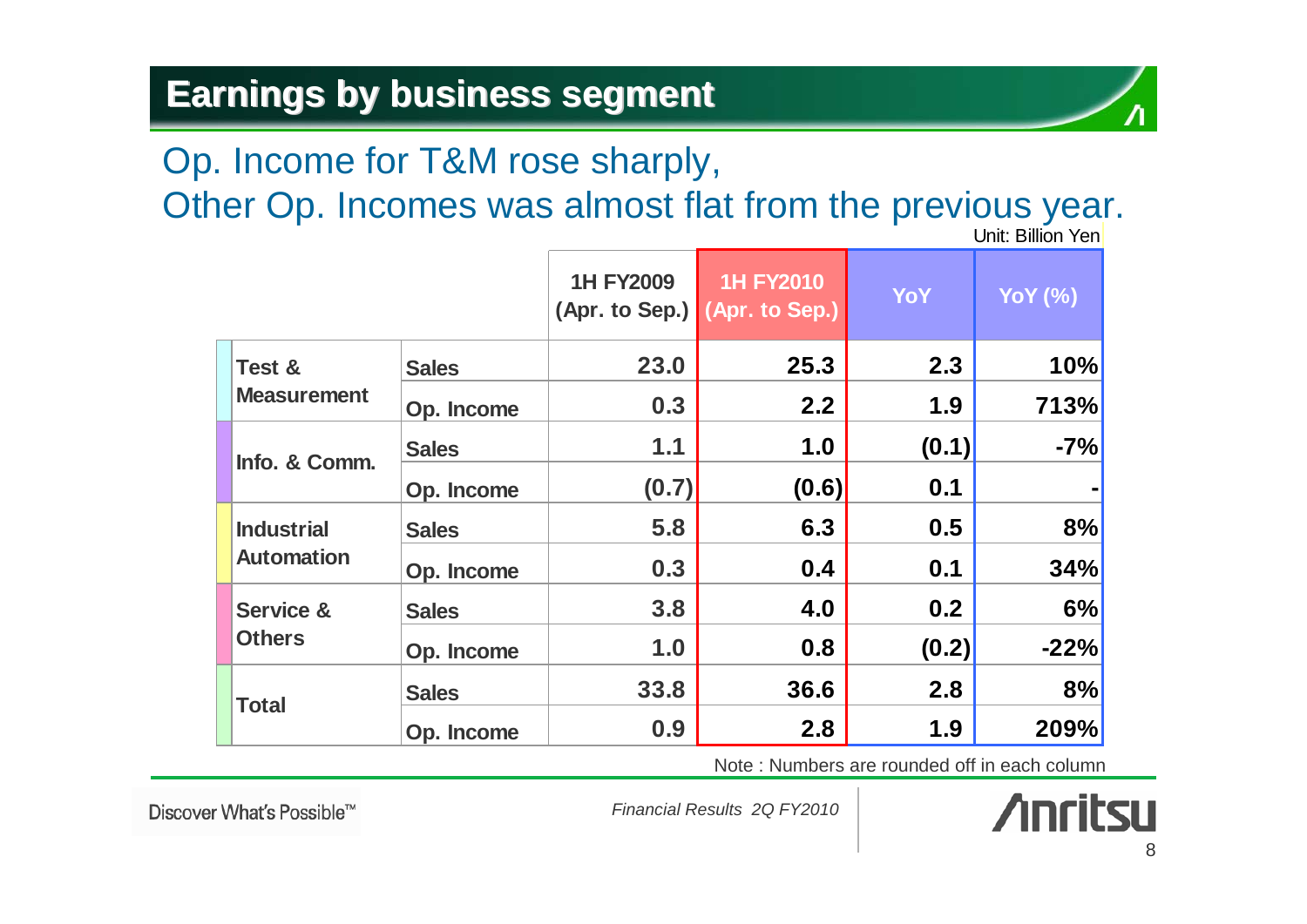#### **Net sales and op. income by business segment Net sales and op. income by business segment**

#### Op. margin of 2Q Consolidated 9.6% and T&M 11.1%

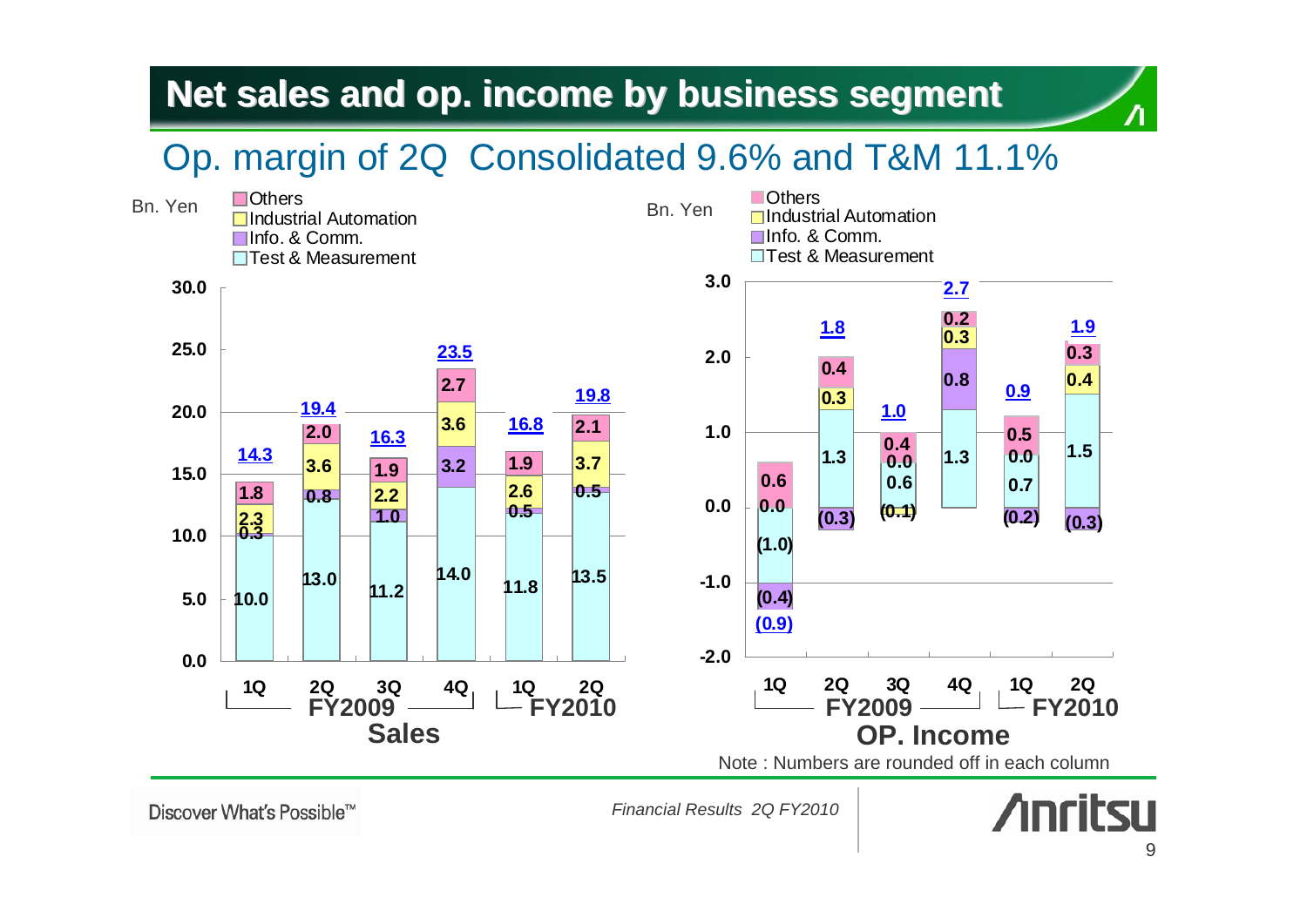#### **Net sales by region Net sales by region**



#### The Americas are recovering in the wireless infrastructure market and the mobile market.

Capital investments in Japan lack strength.



Note : Numbers are rounded off in each column.

Discover What's Possible™

*Financial Results 2Q FY2010*



Note : Numbers are rounded off in each column.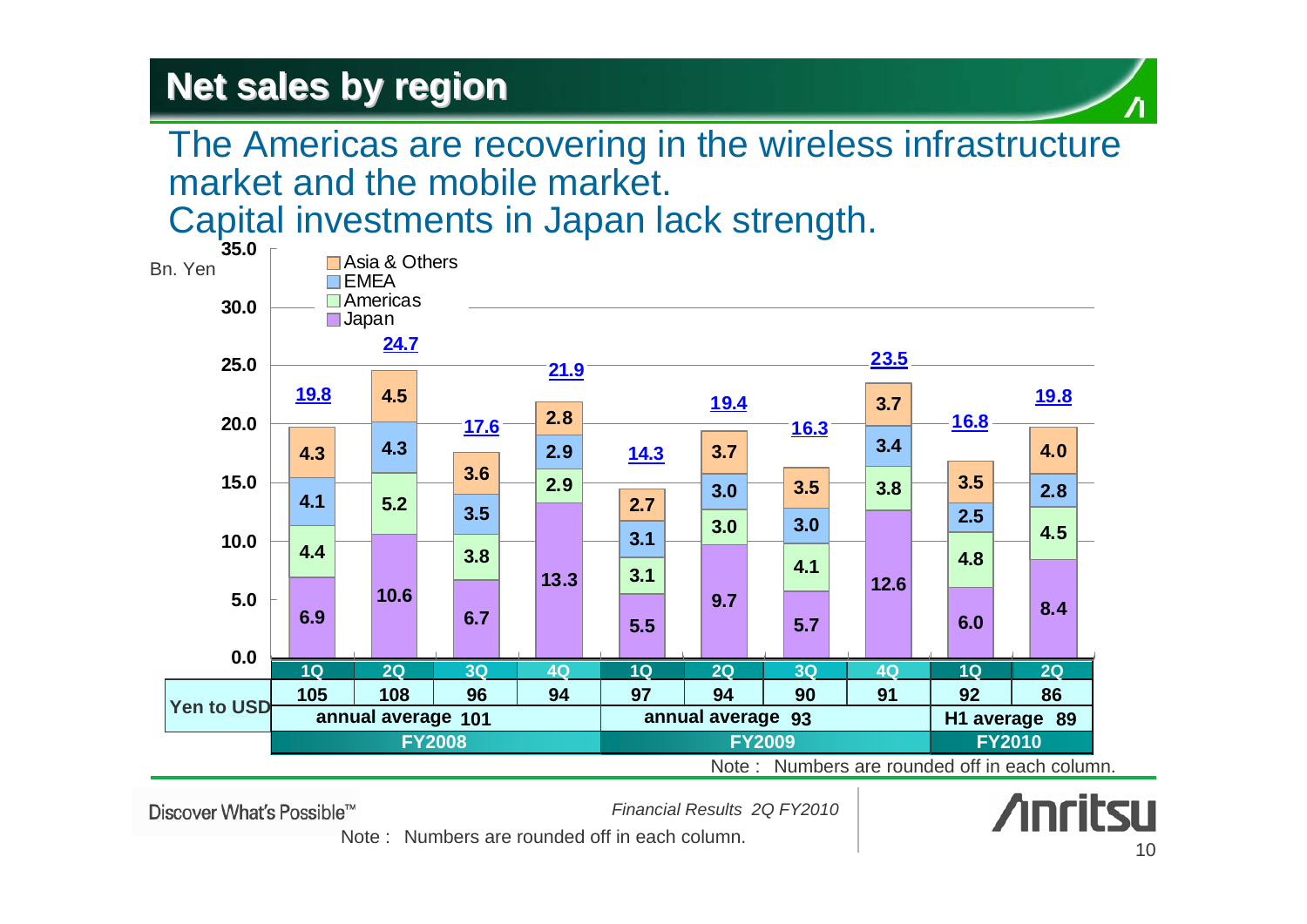#### **Other incomes and expenses**

#### Foreign exchange losses increased.

|                                     |                                                                                             | <b>1H FY2009</b>      | <b>1H FY2010</b>        | 2Q FY2010               |
|-------------------------------------|---------------------------------------------------------------------------------------------|-----------------------|-------------------------|-------------------------|
| <b>Operating income (loss)</b>      |                                                                                             | (Apr. to Sep.)<br>912 | (Apr. to Sep.)<br>2,819 | (Jul. to Sep.)<br>1,905 |
|                                     | Interest & dividends                                                                        | (205)                 | (298)                   | (154)                   |
|                                     | <b>Foreign exchange</b>                                                                     | (448)                 | (667)                   | (153)                   |
|                                     | <b>Others</b>                                                                               | (118)                 | (98)                    | (94)                    |
| <b>Other income (loss)</b>          |                                                                                             | (770)                 | (1,062)                 | (401)                   |
|                                     | <b>Ordinary income (loss)</b>                                                               | 142                   | 1,757                   | 1,504                   |
|                                     | Gain on sales of noncurrent assets                                                          | 149                   |                         |                         |
|                                     | <b>Gain on sales of Investment securities</b>                                               | 140                   |                         |                         |
|                                     | Loss on adjustment for changes of<br>accounting standard for asset<br>retirment obligations |                       | (68)                    |                         |
|                                     | <b>Loss on valuation of investment</b><br><b>securities</b>                                 | (6)                   | (1)                     | (0)                     |
| <b>Extraoridinary income (loss)</b> |                                                                                             | 282                   | (69)                    | (0)                     |
| Income (loss) before income taxes   |                                                                                             | 424                   | 1,688                   | 1,504                   |

Note : Numbers are rounded off in each column

Discover What's Possible™

*Financial Results 2Q FY2010*



Unit: Million Yen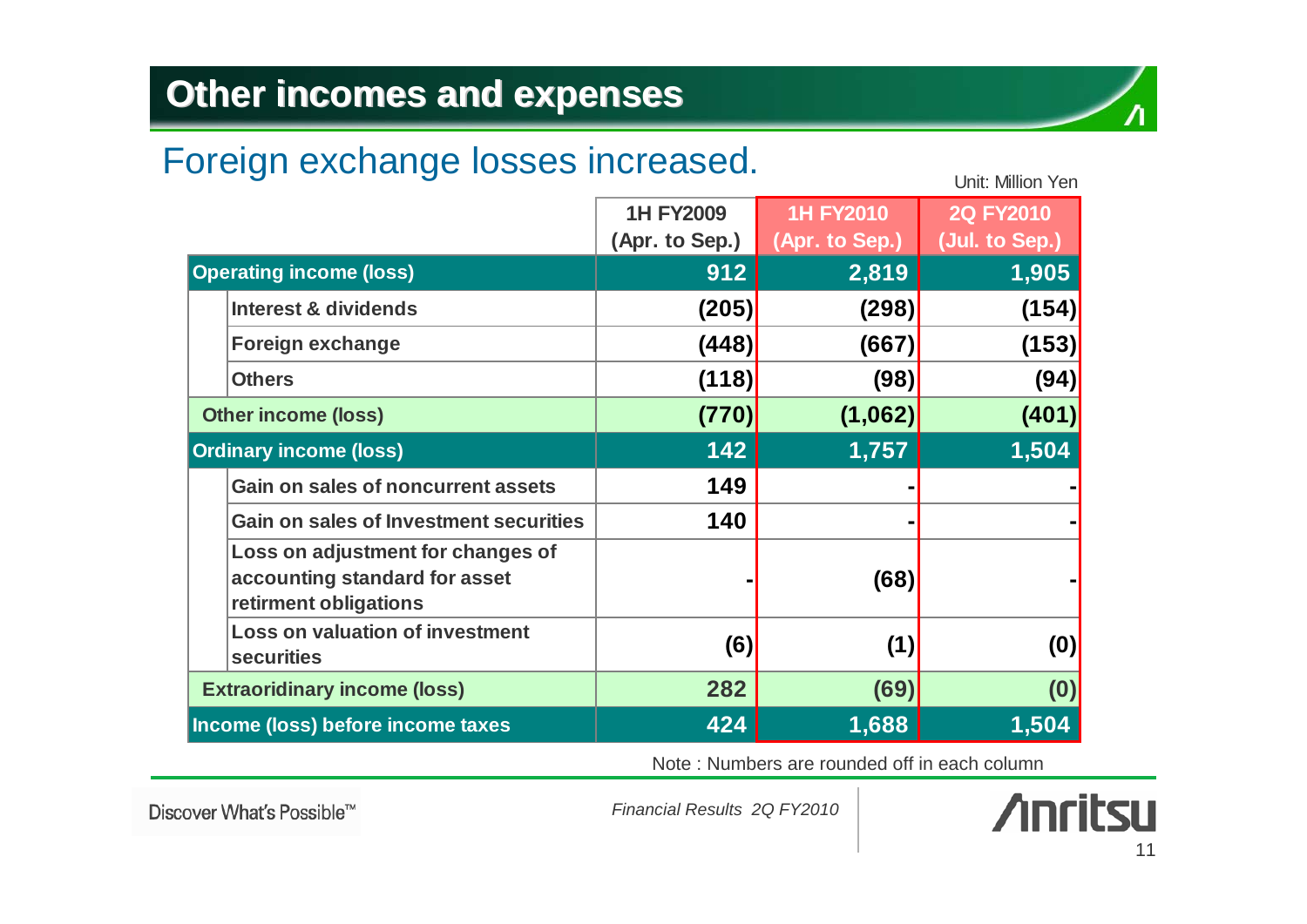#### **Cash Flow Cash Flow**

# cash flow continuously.

#### **1H Cash Flow (CF)**

**Operating CF : 7.5 Bn. Yen Investing CF : -0.5 Bn. Yen Financial CF : 4.6 Bn. Yen**

**Free Cash Flow Op. CF + Inv. CF : 7.0 Bn. Yen**

#### **Cash at the end of period 37.7 Bn. Yen**

Note : Numbers are rounded off in each column



Discover What's Possible™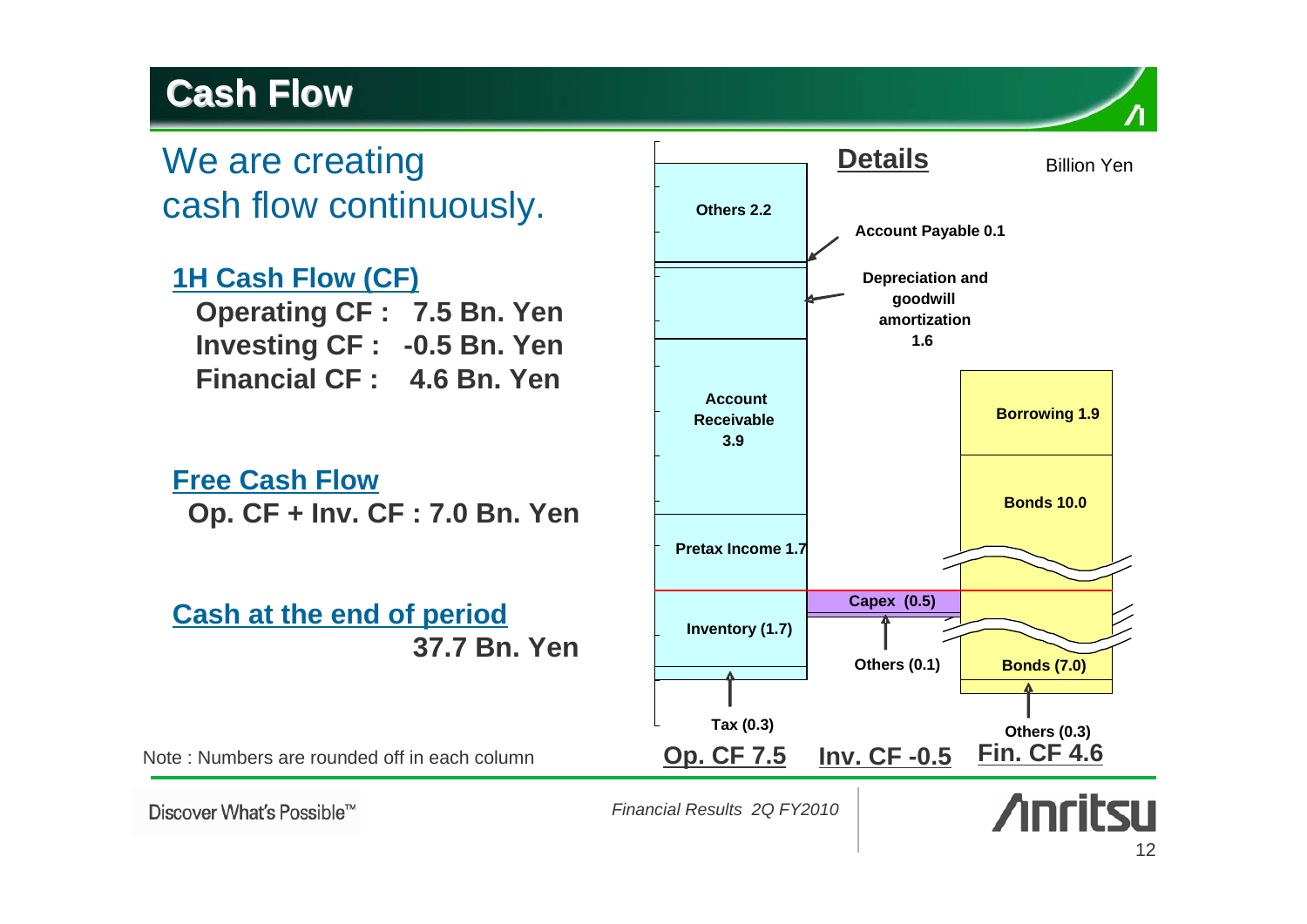#### **Outlook for full year of FY2010**

#### We revised our forecast for FY2010 upward.

Unit: Billion Yen

|                                                                 |                          | <b>FY2009</b> | FY2010 (Apr.2010 - Mar. 2011) |       |               |
|-----------------------------------------------------------------|--------------------------|---------------|-------------------------------|-------|---------------|
|                                                                 |                          | <b>Actual</b> | <b>Forecast</b>               | YoY   | <b>YoY(%)</b> |
| <b>Net Sales</b>                                                |                          | 73.5          | 77.0                          | 3.5   | 5%            |
| <b>Operating Income (loss)</b><br><b>Ordinary Income (loss)</b> |                          | 4.6           | 5.6                           | 1.0   | 22%           |
|                                                                 |                          | 3.6           | 4.0                           | 0.4   | 12%           |
|                                                                 | <b>Net Income (loss)</b> |               | 2.5                           | 2.1   | 549%          |
| <b>Test &amp;</b>                                               | <b>Sales</b>             | 48.3          | 51.5                          | 3.2   | 7%            |
| <b>Measurement</b>                                              | Op. Income               | 2.3           | 3.9                           | 1.6   | 73%           |
| Info. & Comm.                                                   | <b>Sales</b>             | 5.3           | 5.5                           | 0.2   | 4%            |
|                                                                 | Op. Income               | 0.1           | 0.0                           | (0.1) |               |
| <b>Industrial</b>                                               | <b>Sales</b>             | 11.6          | $12.5$                        | 0.9   | 7%            |
| <b>Automation</b>                                               | Op. Income               | 0.6           | 0.6                           | 0.0   | $-2%$         |
| <b>Others</b>                                                   | <b>Sales</b>             | 8.3           | 7.5                           | (0.8) | $-10%$        |
|                                                                 | Op. Income               | 1.6           | 1.1                           | (0.5) | $-30%$        |

Note 1 : Exchange rate (estimate) 1USD = 85 yen, 1EURO=110 yen

Note 2 : Numbers are rounded off in each column

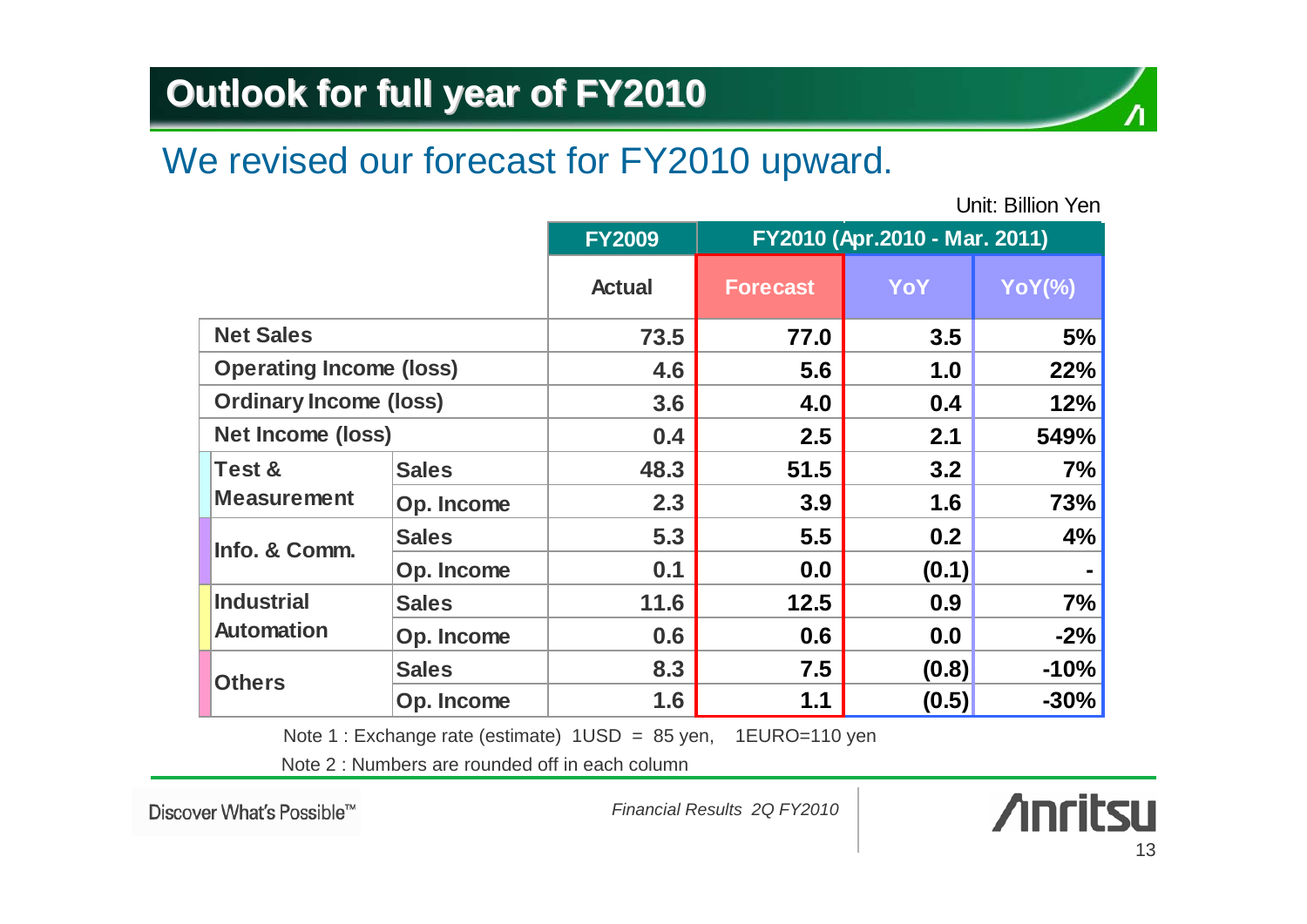#### **(1) LTE-related Business**

- -132 operators are investing in LTE.
	- Commercialized in 2010: NTT DOCOMO in 3 major cities, Verizon in 38 cities
- -Strong demand for chipset development
- -Cetecom, a leading company of testing facilities,
- chose Anritsu's solution for the LTE handset certification (October 2010).



-Frost & Sullivan awarded Anritsu 2010 Global Product Line Strategy of the Year for its extensive lineup of measuring instruments for LTE (September).



Discover What's Possible™

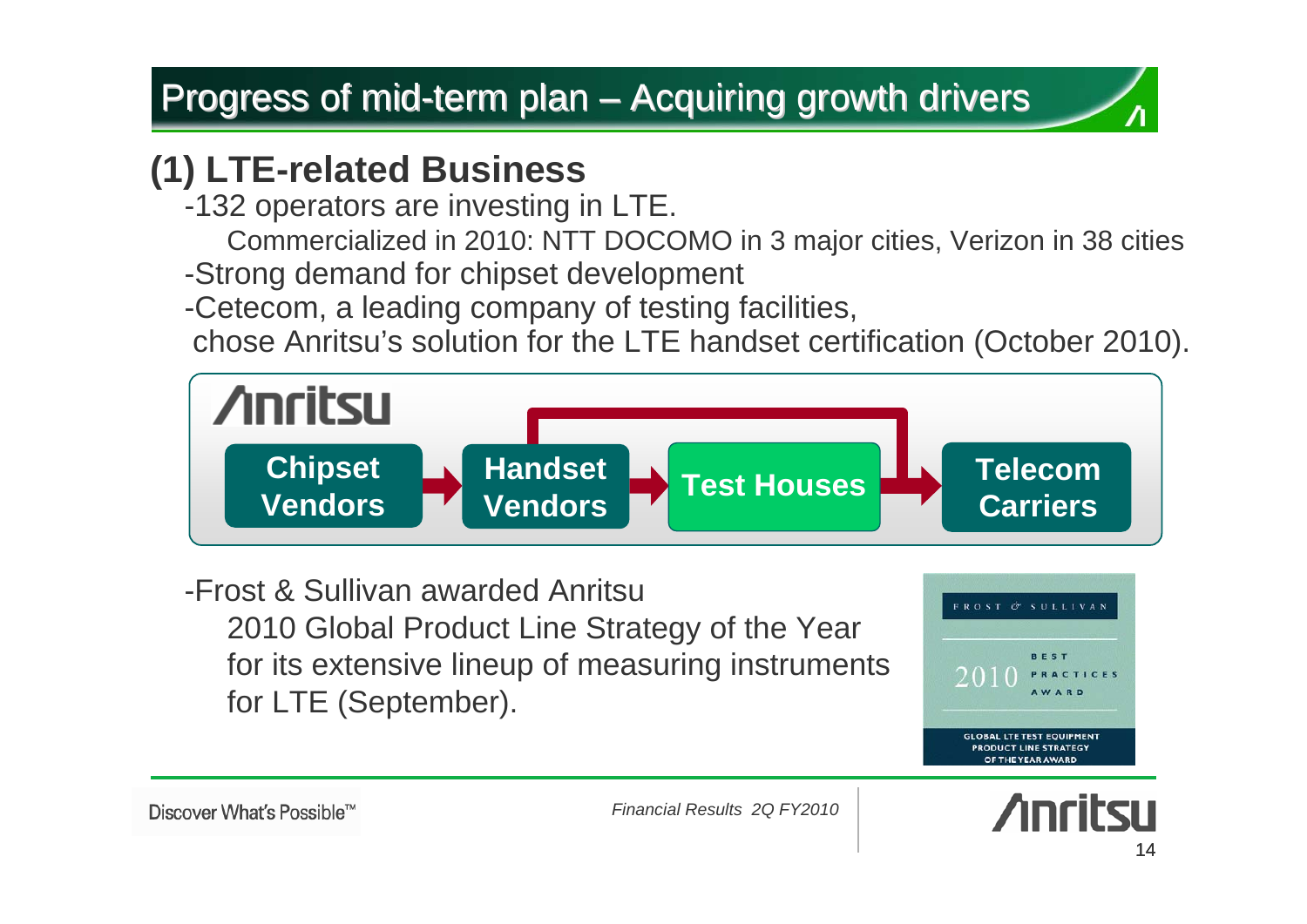#### Progress of mid-term plan – Promoting offshore develop.  $\mathcal{L}_{\Lambda}$

**(2) We established a development base office in Romania. Anritsu Solutions S.R.L. (Bucharest, Romania)**



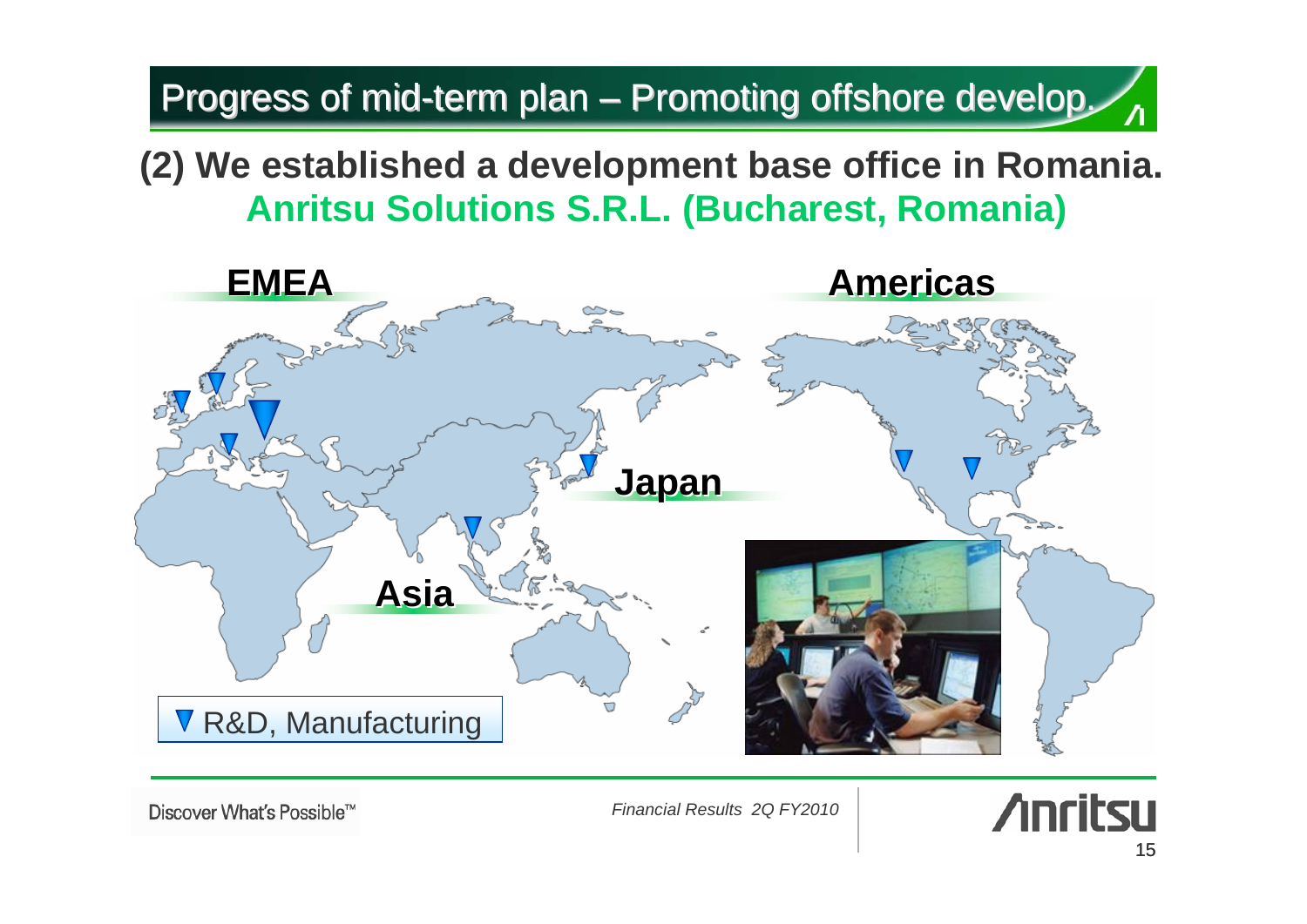#### Progress of mid-term plan

#### **(3) Information and Communication Business**

#### **- Making profits through the expansion of network-related businesses**

Expansion of sales of bandwidth controller: Cumulative sales exceeded 3,000 units Expansion in the private-sector business: Adopted at each branch of a major financial institution



#### **(4) Industrial Automation Business**

**- Overseas business ratio for H1 27% (Mid-term Business Plan 33% FY2012)**

Food industries in ASEAN countries are proceeding to shift their focus from export to domestic demand Emerging food inspection market Cost reduction with Thai plant



Tokyo International Packaging Exhibition 2010

Discover What's Possible™

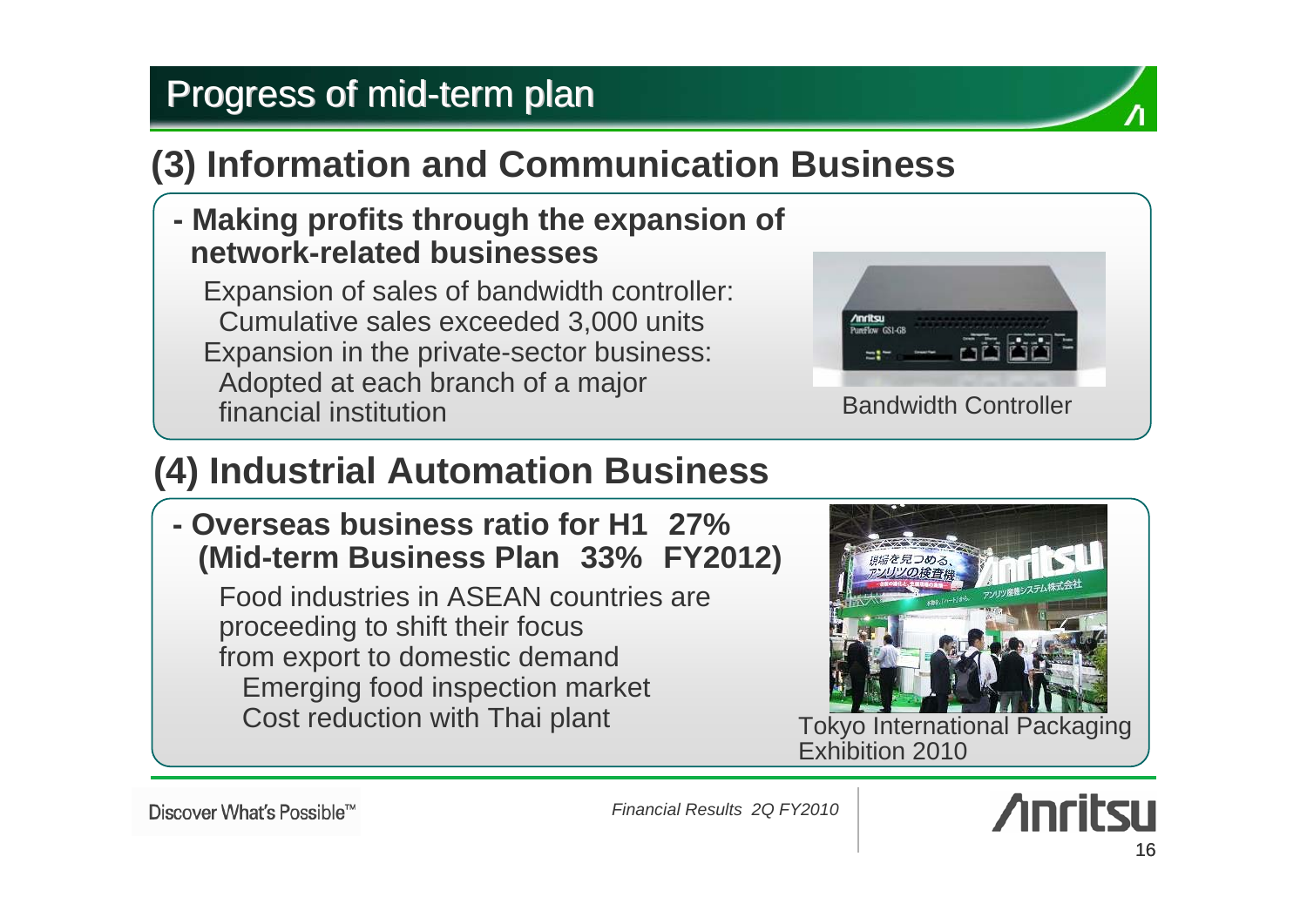In light of the upward revision to the earnings forecast for the fiscal year ending March 2011, we will increase the year-end dividend from **¥2 per share to ¥4 per share**.

When taken with the interim dividend of ¥2 per share, the total dividend for the year will be **¥6** per share.

#### **[ Dividend policy ]**

Anritsu's basic policy is to implement distribution of surplus as a measure to return profits to shareholders, based on the level of consolidated net profit for the relevant fiscal year.

We determine the amount of dividend with the aim of achieving the principal index of consolidated dividends on equity ratio (DOE), together with complementary factors such as dividend payout ratio.

Discover What's Possible™